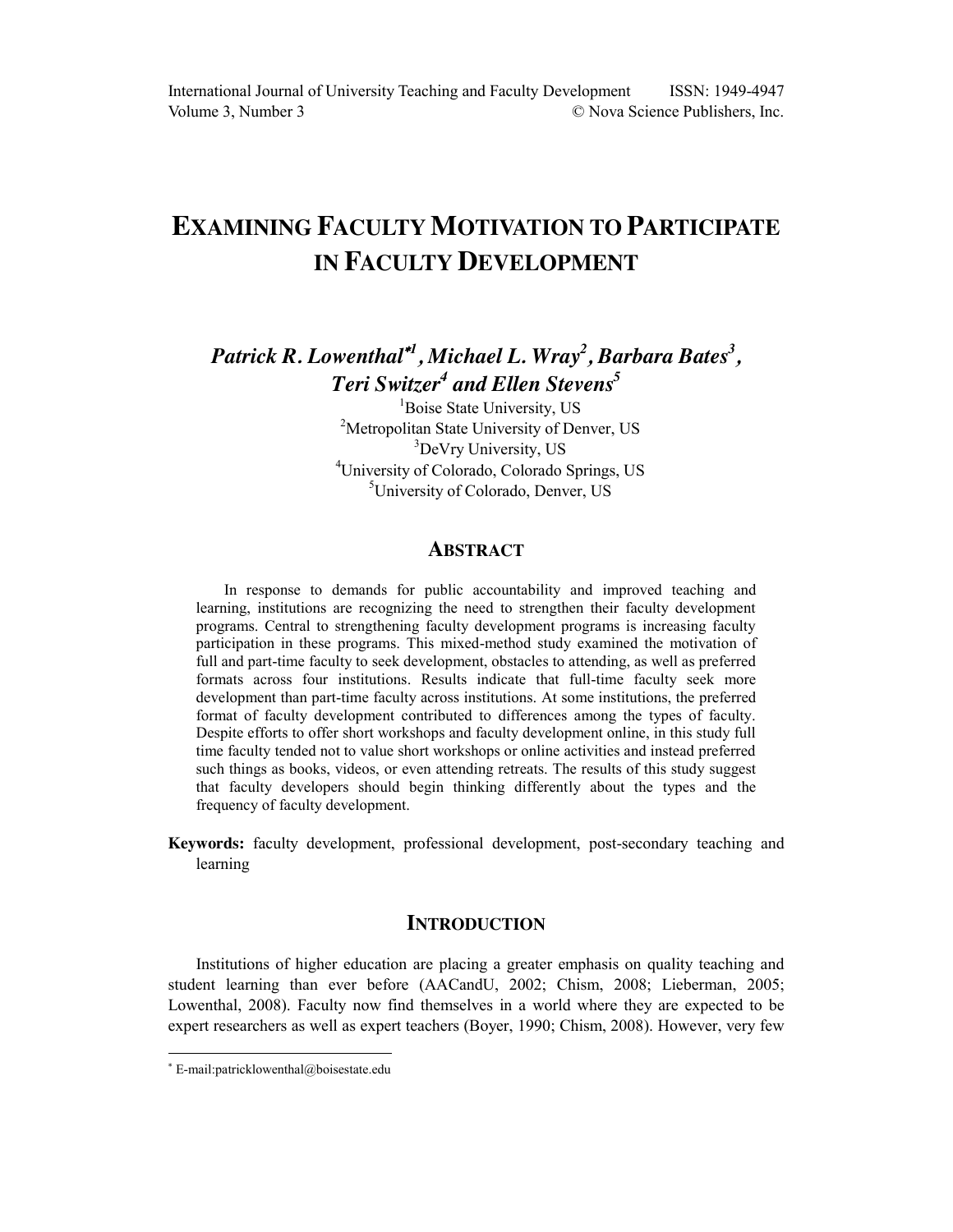faculty receive any type of teacher training prior to entering the academy (Boyer, 1990; Stevens, 1998). Even though faculty are prepared as scholars, not teachers (AACandU, 2002), it has been assumed that a terminal degree is a license to teach (Stevens, 1988). This mismatch between the lack of teaching preparation and the day-to-day expectations to be an exceptional teacher puts faculty and administrators at odds with each other. Institutions of higher education, however, have begun to turn to faculty development as a possible way to improve teaching and learning (Kolbo and Turnage, 2002). Unfortunately, though, faculty participation in faculty development is inconsistent (Gardiner, 2005). Thus, the purpose of this study was to explore faculty's motivation to participate in faculty development specifically, by looking at faculty preferred formats, incentives, and distracters to participate in faculty development.

#### **BACKGROUND**

Faculty development research suggests that development efforts are needed and can improve teaching and learning in multiple ways at the college level (Fletcher and Patrick, 1998; Sorcinelli, 2006; Wright, 1999). In addition, faculty development has the ability to not only enhance teaching skill, but also reduce faculty burnout (Huston and Weaver, 2007; Mintz, 1999; Roche, 2001), improve the recruitment of women and minorities in unrepresented programs (Laursen and Rocque, 2009), and enhance collaborative learning amongst faculty (Cole, Barker, Kolodner, Williamson, Wright, and Kern, 2004; Hill, Soo La, and Lagueux, 2007; Knight, Carrese, and Wright, 2007).

Despite some of the aforementioned possible benefits of participating in faculty development, most faculty think they excel in the classroom and, therefore, do not need to participate in face-to-face development workshops (Chism and Szabo, 1996; Maxwell and Kazlauskas, 1987; Murray, 2000; Travis, Hursh, Lankewicz, and Tang, 1995). For instance, fifty percent of faculty believe they are in the top 10% of teachers; ninety percent believe they are in the top half of teachers (Blackburn, 1995). Administrators struggle with finding ways to attract faculty to faculty development activities as well as identifying the right mix of faculty development services to improve faculty teaching and ultimately student learning (Menges, 1997). Face-to-face workshops are efficient both in terms of time and resources, but are not necessarily the most effective way to help faculty improve teaching quality (Holmgren, 2005; Menges, 1980).

While faculty developers have begun offering faculty development workshops online to address some possible barriers, such as time conflicts and attracting both full and part-time faculty (Lowenthal, 2008; Shea, Sherer, and Kristensen, 2002; Vrasidas and Glass, 2004; Wood et al., 1998), there has not been enough research conducted to determine whether this new approach is attracting any new faculty or improving teaching and learning. At the same time, faculty developers are trying to clarify the factors that influence faculty participation in faculty development (Holmgren, 2005). Some faculty attend faculty development activities to improve the quality of their instruction (Bess, 1982); others attend faculty development to strengthen their portfolio as they move through the tenure process (Huston and Weaver, 2007), while others have little interest in participating in faculty development if they are not coerced by department chairs (Lucas, 2002).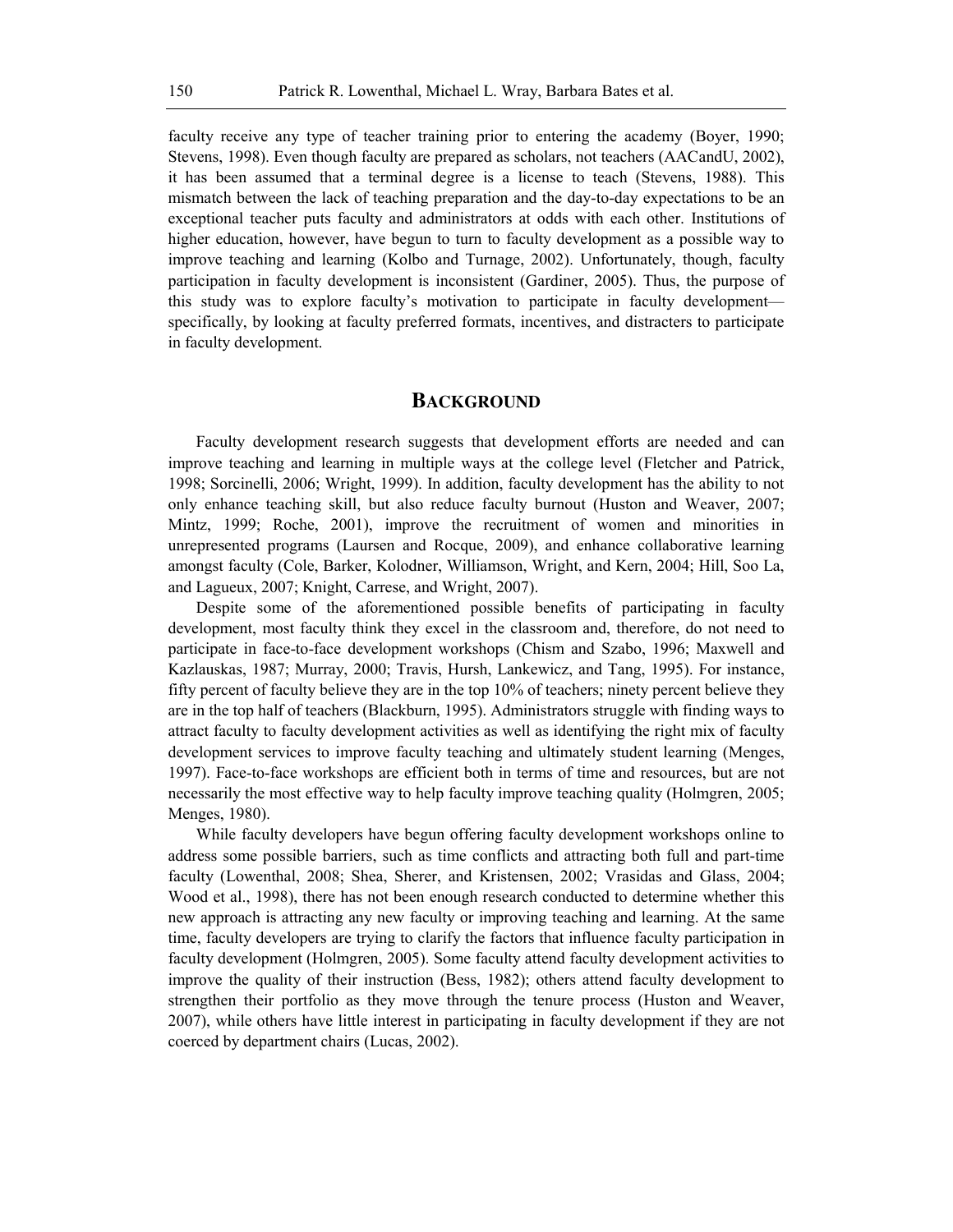In addition to varying incentives that provide impetus for participation in faculty development, research suggests that teaching and learning, as well as faculty development, are contextual (Eddy, 2007; Elen, Lindbloom-Ylanne, and Clement, 2007). Because faculty differ across institution type it is not enough to understand in general terms what motivates a typical faculty member. Instead, we posit that, in order to strengthen faculty development programs (which largely involves increasing faculty participation in faculty development activities), faculty developers must understand what motivates faculty from different institutional types to attend faculty development.

# **METHODS**

The purpose of this study was to explore what motivates faculty from different types of higher education institutions to participate in faculty development. The following research questions guided this study:

- 1. How do faculty differ by employment category (full time or part-time), tenure status, and institution type in their frequency of attending faculty development?
- 2. Are there differences among faculty employment category, institution type, or tenure status in the preference of faculty development format?
- 3. What are the differences among faculty employment category, institution type, or tenure status in their motivation to attend faculty development?
- 4. What are the differences among faculty employment category, institution type, or tenure status in their obstacles to attend faculty development?

#### **Population and Sample**

The higher education landscape is diverse (Blackburn and Lawrence, 1995). There are research institutions, teaching institutions, technical institutions, private institutions, religious institutions, and proprietary institutions to name a few. With each of these institution types comes a different culture and way of doing things (Blackburn and Lawrence, 1995) including the role of faculty development. However, despite these differences, all institutions appear to be using part-time lecturers more than in the past (Jaschik, 2006). It is unclear, though, how the differences in institutional culture and the increase use of part-time faculty affect professional development (Christensen, 2008). With this in mind, we purposefully sampled (Miles and Huberman, 1994) both full-time (i.e., non-tenure track, tenure track, and tenured) and part-time faculty (i.e. adjuncts) from four types of higher education institutions in the Western United States. The four types of institutions sampled included the following

- Exercise Research University (RU), a public research university;
- $\bullet$  City College (CC), a public four-year college;
- Western Catholic University (CWU), an accelerated adult college in a private catholic university; and
- Corporate University  $(CU)$ , a proprietary university.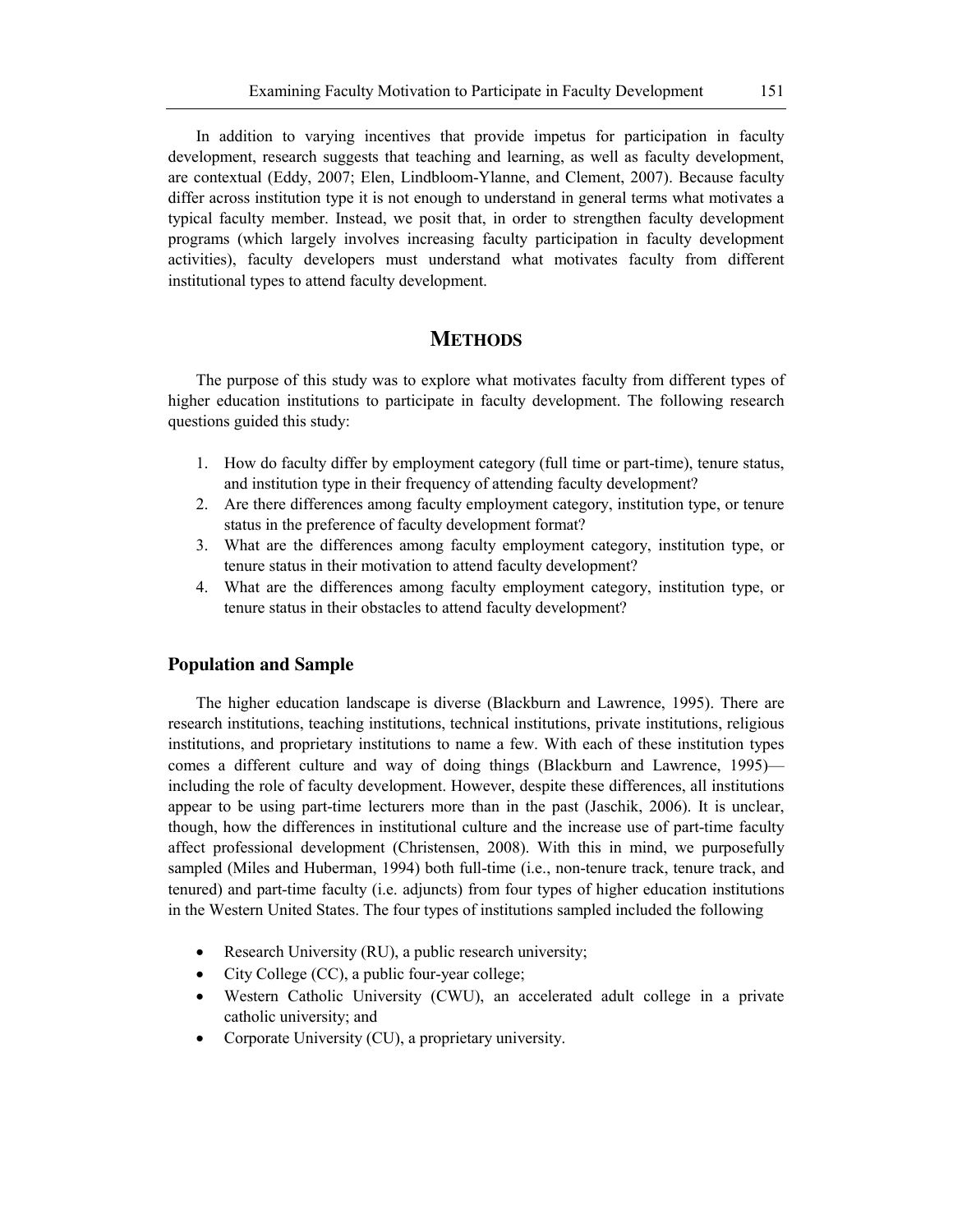See Table 1 for a brief description of each institution and Table 2 for a comparison of each institution.

| Institution         | Description                                                                         |
|---------------------|-------------------------------------------------------------------------------------|
| City College (CC)   | CC is a public urban commuter college that offers bachelor's degrees in a           |
|                     | variety of areas (e.g., business, liberal arts, and professional studies). It has a |
|                     | large diverse population with over 20,000 students. The average student is 28       |
|                     | years old. The faculty are 35% fulltime and 65% part time. Full time faculty        |
|                     | are classified as either tenure track or tenure faculty. Full time faculty set      |
|                     | personal goals based upon teaching, advising, professional development, and         |
|                     | community service; there is less emphasis on research and more on teaching.         |
| Catholic Western    | CWU is a private catholic Jesuit University. CWU has over 15,000 students           |
| University (CWU)    | in three different colleges; the biggest college is the College for Professional    |
|                     | Studies (CPS) with over 12,000 students. With satellite campuses across the         |
|                     | region, CPS offers nontraditional accelerated Undergraduate and Graduate            |
|                     | degrees for working adults. About 40% of CPS's credits are completed                |
|                     | online. CPS does not have a tenure track for faculty; rather full-time faculty      |
|                     | are employed on a contractual basis and not eligible for tenure. Over 80% of        |
|                     | the courses are taught by adjunct faculty.                                          |
| Corporate           | CU provides a career-oriented, technology-based education to about 47,000           |
| University (CU)     | undergraduate and graduate students at 70 locations in 22 states and Canada--       |
|                     | 21,000 of which are fully online students. More than half of the students are       |
|                     | nontraditional and diverse students. CU employs 1100 faculty as well as             |
|                     | adjuncts who teach more than 50% of the courses. Faculty are not eligible for       |
|                     | tenure and the teaching load for full time faculty is 45 credit hours.              |
| Research University | RU is a traditional research based institution with academic programs in            |
| (RU)                | science, education, business, and philosophy. It is an urban institution with       |
|                     | limited housing for its 16,000+ students in undergraduate and graduate degree       |
|                     | programs. RU is a tenure granting institution with moderately intensive             |
|                     | research requirements and less focus on teaching and advising. Only 30% of          |
|                     | courses are taught by adjunct faculty.                                              |

#### **Table 1. Descriptions of each Institution**

#### **Table 2. Institutional Differences**

|               | Undergraduate<br>Courses | Graduate<br>Courses | Tenure or<br>Tenure Track<br>Faculty | Emphasis of<br>Faculty | % of courses taught<br>by part-time faculty |
|---------------|--------------------------|---------------------|--------------------------------------|------------------------|---------------------------------------------|
| <b>RU</b>     | Yes                      | Yes                 | Yes                                  | Scholarship            | 25%                                         |
| <sub>CC</sub> | Yes                      | No                  | Yes                                  | Teaching               | 65%                                         |
| <b>CWU</b>    | Yes                      | Yes                 | No                                   | Teaching               | 80%                                         |
| CU            | Yes                      | Yes                 | No                                   | Teaching               | 65%                                         |

An online survey was administered to faculty at each institution. A total of 524 faculty (234 full-time faculty and 290 part-time faculty) from the four institutions completed the survey. The participants who completed the survey represented a cross section of employment types. The survey was developed to investigate faculty characteristics, motivation to attend faculty development, and obstacles to attending faculty development. The survey was designed to yield both quantitative and qualitative data using likert scale types of questions as well as open-ended questions. Before administering the survey, it was verified for content validity by two faculty development directors at higher education institutions.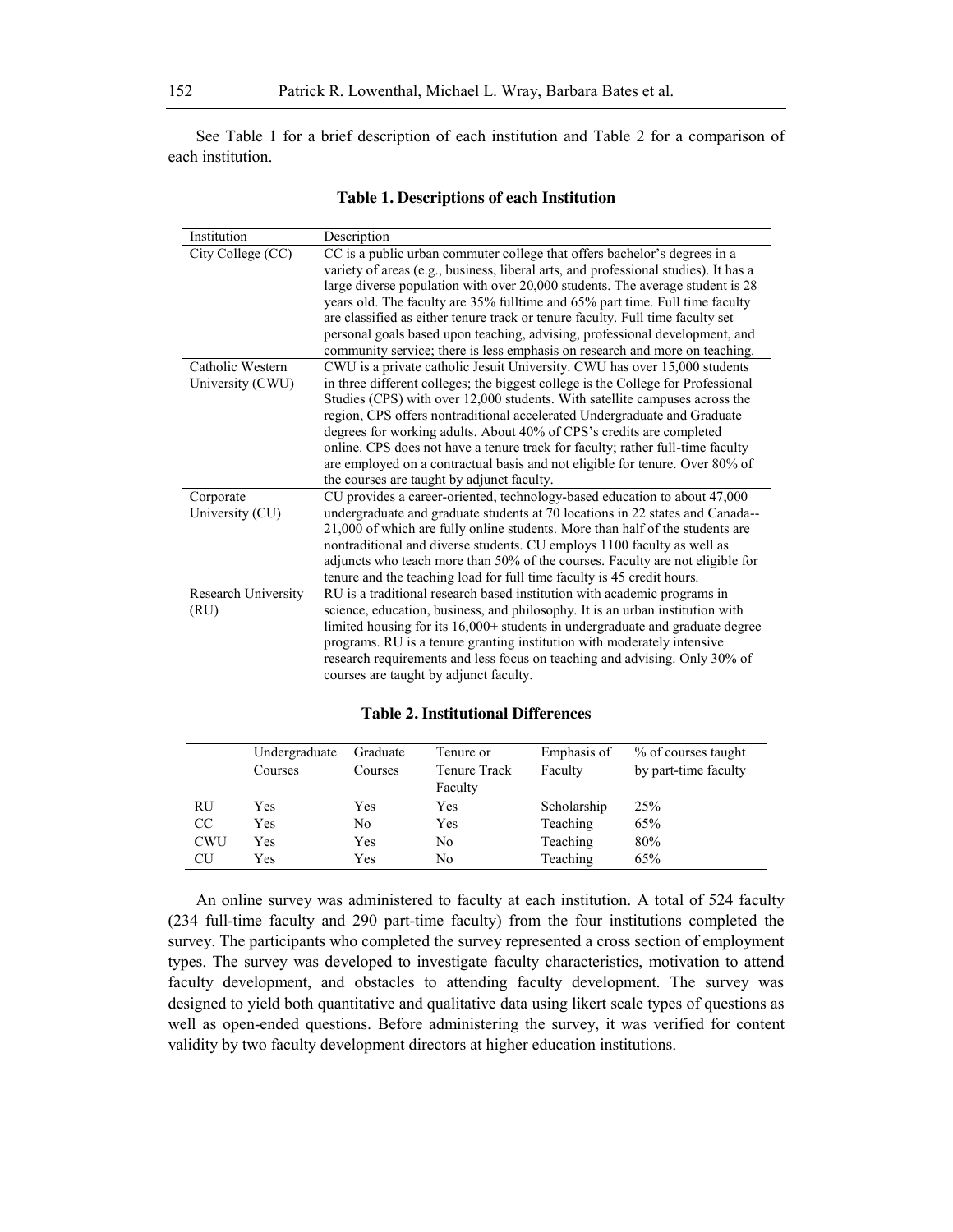#### **Data Analysis**

The data was downloaded and imported into SPSS once the surveys were completed. Descriptive statistics, an analysis of variance (ANOVA), as well as a multivariate analysis of variance (MANOVA) were used to analyze the quantitative data (Keppel, 1991; Leech, Barrett and Morgan, 2008; Lomax 2001). The open-ended questions were analyzed by three researchers using a constant comparison analysis qualitative technique (Leech and Onwuegbuzie, 2007) of identifying "significant statements" (Creswell, 2007, p. 61), coding these statements, and finding themes in the data.

### **RESULTS**

## **Frequency of Attending Faculty Development**

Our first research question focused on the frequency that faculty attended faculty development across institution types. An ANOVA was used to examine the frequency of attending faculty development programs across institutions. A significant difference was found between institutional types and faculty rank in the total number of faculty development activities attended over a two year period,  $F(3,510) = 5.623$ ,  $p=0.01$ , eta = .18, which according to Cohen, (1998) was a small effect. City College (CC) faculty reported the highest mean attendance (*M*=6.45).

At CC, tenure track faculty attended an average of 9.53 activities and tenured faculty attended an average of 9.11 activities over a two year period. Research University (RU), on the other hand, reported the lowest attendance (*M*=3.50) (see Table 3 and Figure 1).



Figure 1. Faculty attendance at faculty development by institution and rank.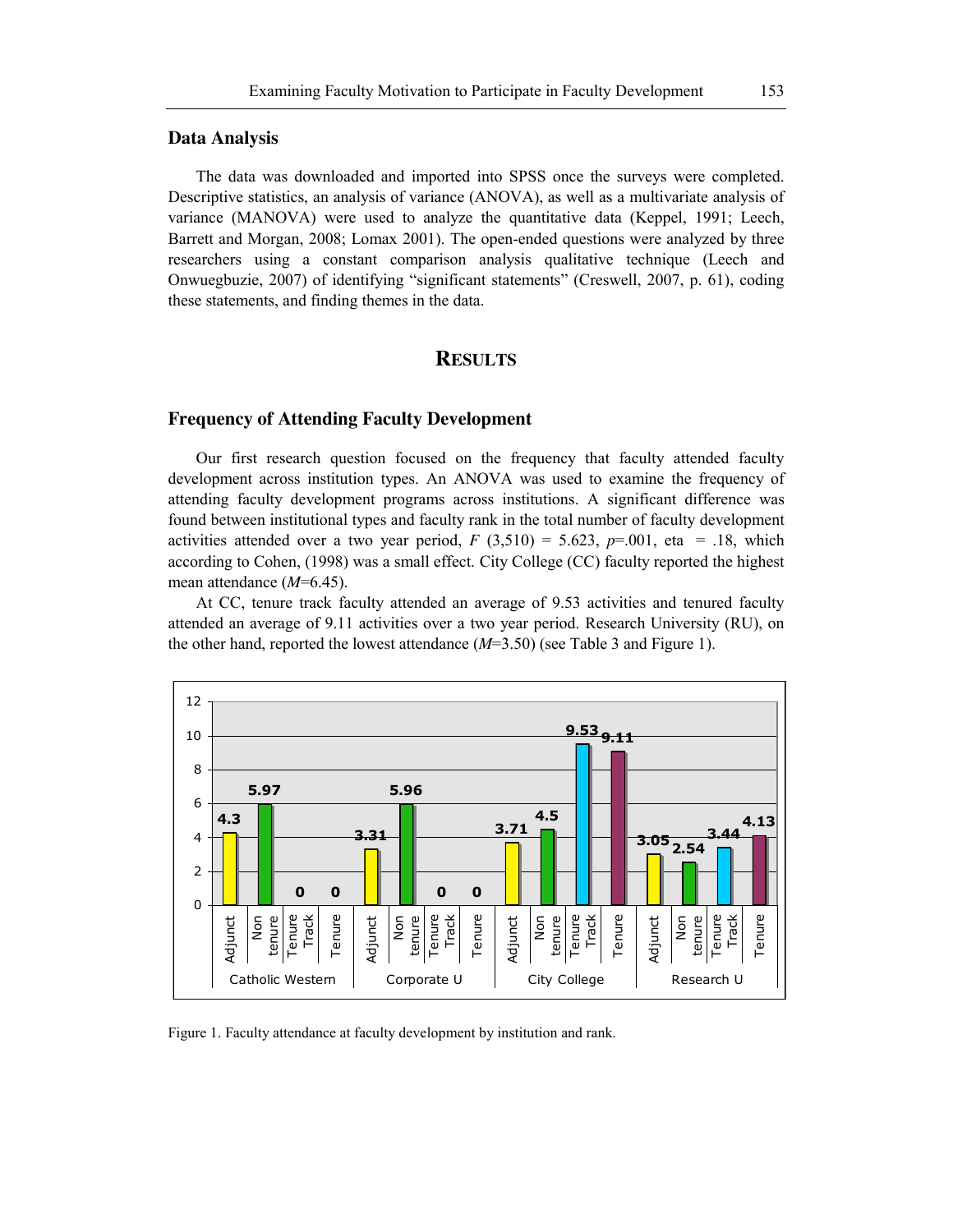| <b>Employment Type</b>      | $\boldsymbol{M}$ | <b>SD</b> | $\boldsymbol{N}$ |
|-----------------------------|------------------|-----------|------------------|
|                             |                  |           |                  |
| Adjunct                     | 4.06             | 5.13      | 290              |
| Corporate University        | 3.31             | 2.06      | 13               |
| City College                | 3.71             | 4.54      | 55               |
| Catholic Western University | 4.30             | 5.88      | 201              |
| Research University         | 3.05             | 5.71      | 21               |
| Non Tenure Track            | 5.49             | 5.13      | 100              |
| Corporate University        | 5.96             | 5.59      | 49               |
| City College                | 4.50             | .71       | $\overline{2}$   |
| Catholic Western University | 5.97             | 4.92      | 36               |
| Research University         | 2.54             | 3.23      | 13               |
| <b>Tenure Track</b>         | 5.31             | 5.81      | 62               |
| City College                | 9.53             | 8.20      | 19               |
| Research University         | 3.44             | 2.93      | 43               |
| Tenured                     | 6.57             | 6.21      | 72               |
| City College                | 9.11             | 6.82      | 35               |
| Research University         | 4.13             | 3.09      | 29               |
| Total Schools *             | 4.82             | 5.64      | 524              |
| Corporate University        | 5.40             | 5.16      | 62               |
| City College                | 6.45             | 6.60      | 110              |
| Catholic Western University | 4.56             | 5.77      | 237              |
| Research University         | 3.50             | 4.62      | 115              |

**Table 3. Means, Standard Deviation and N for Frequency of Attending Professional Development Activities by Tenure Status**

\*p<.001.

#### **Preferred Format for Faculty Development**

A MANOVA was used to address the second research question of our study which focused on faculty's preferred format for faculty development. There was a significant main effect for institutional type, Pillai's Trace = .073,  $F(15, 1518) = 5.88$ ,  $p < .001$ , eta = .023, which was a medium effect size according to Cohen, 1998. A follow-up ANOVA indicated that two variables contributed to the school differences, online workshops,  $F(3, 508) =$ 22.820, p < .001, and one-hour workshops, *F* (3, 508) = 4.275, *p* = .005.

Across institutions faculty appeared to prefer formatted instruction, such as books or videotapes, and one-hour workshops (see Table 4). Each institution had books or videotapes as their first or second choice of preferred format (*M*=3.37). One-hour workshops were also listed as the first or second preferred format in each institution except CWU (*M*=3.30).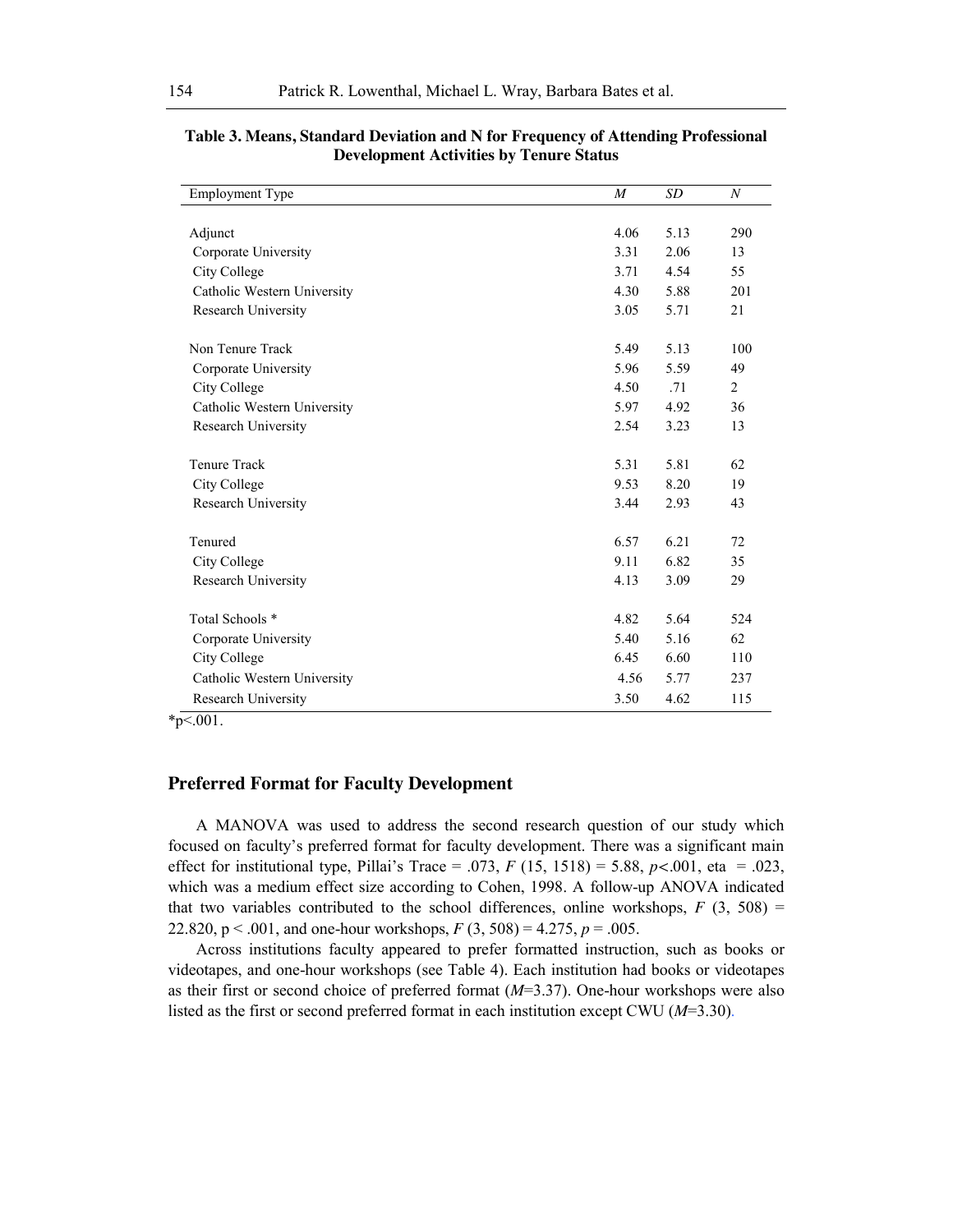| Institution          | Development Activity     | M    | <b>SD</b> | $\,N$ |
|----------------------|--------------------------|------|-----------|-------|
| CC                   | New classroom technology | 3.22 | 1.26      | 110   |
|                      | Books or videotapes      | 3.44 | 1.18      | 110   |
|                      | Weekend retreat          | 2.32 | 1.20      | 110   |
|                      | One hour workshop*       | 3.24 | 1.15      | 110   |
|                      | Online formats**         | 2.71 | 1.21      | 110   |
| <b>CU</b>            | New classroom technology | 3.29 | 1.27      | 62    |
|                      | Books or videotapes      | 3.39 | 1.19      | 62    |
|                      | Weekend retreat          | 2.00 | .99       | 62    |
|                      | One hour workshop*       | 3.53 | 1.08      | 62    |
|                      | Online formats**         | 3.41 | 1.02      | 62    |
| <b>CWU</b>           | New classroom technology | 3.56 | 1.22      | 237   |
|                      | Books or videotapes      | 3.24 | 1.20      | 237   |
|                      | Weekend retreat          | 2.46 | 1.99      | 237   |
|                      | One hour workshop*       | 3.11 | 1.26      | 237   |
|                      | Online formats**         | 3.31 | 1.24      | 237   |
| RU                   | New classroom technology | 3.36 | 1.28      | 115   |
|                      | Books or videotapes      | 3.57 | 1.01      | 115   |
|                      | Weekend retreat          | 2.43 | 1.22      | 115   |
|                      | One hour workshop*       | 3.63 | 1.06      | 115   |
|                      | Online formats**         | 4.15 | 2.35      | 115   |
|                      |                          |      |           |       |
| <b>Total Schools</b> | New classroom technology | 3.41 | 1.25      | 524   |
|                      | Books or videotapes      | 3.37 | 1.18      | 524   |
|                      | Weekend retreat          | 2.37 | 1.19      | 524   |
|                      | One hour workshop*       | 3.30 | 1.19      | 524   |
|                      | Online formats**         | 3.38 | 1.60      | 524   |

**Table 4. Means and Standard Deviations of likelihood total faculty would participate in formats of professional development learning activities, by institution**

 $*_{p=0.005, *p<.001.}$ 

## **Motivation to Attend Faculty Development**

Our third research question focused on what motivates faculty to attend faculty development. We used multiple types of analysis to answer this research question. We first used a MANOVA to investigate the differences between faculty employment type and institution type in their motivation to attend faculty development programs. There was a significant interaction between institution type and employment type, Pillai's Trace = .057, *F*   $(16,1010) = 1.85$ ,  $p = .021$ , eta = .029. The follow-up ANOVA indicated that release time significantly contributed to institution type differences for institutions with tenure status, *F*   $(2,511) = 3.52, p = .030$ . See Tables 5 and 6, following.

Not surprisingly, part-time faculty accounted for the significant difference between faculty types (*M*=.12). Tenured, tenure track and non-tenure track faculty, reported either stipends or release time as their top two incentives to participate in faculty development. At the same time though, all faculty types (including part-time), reported that non-monetary or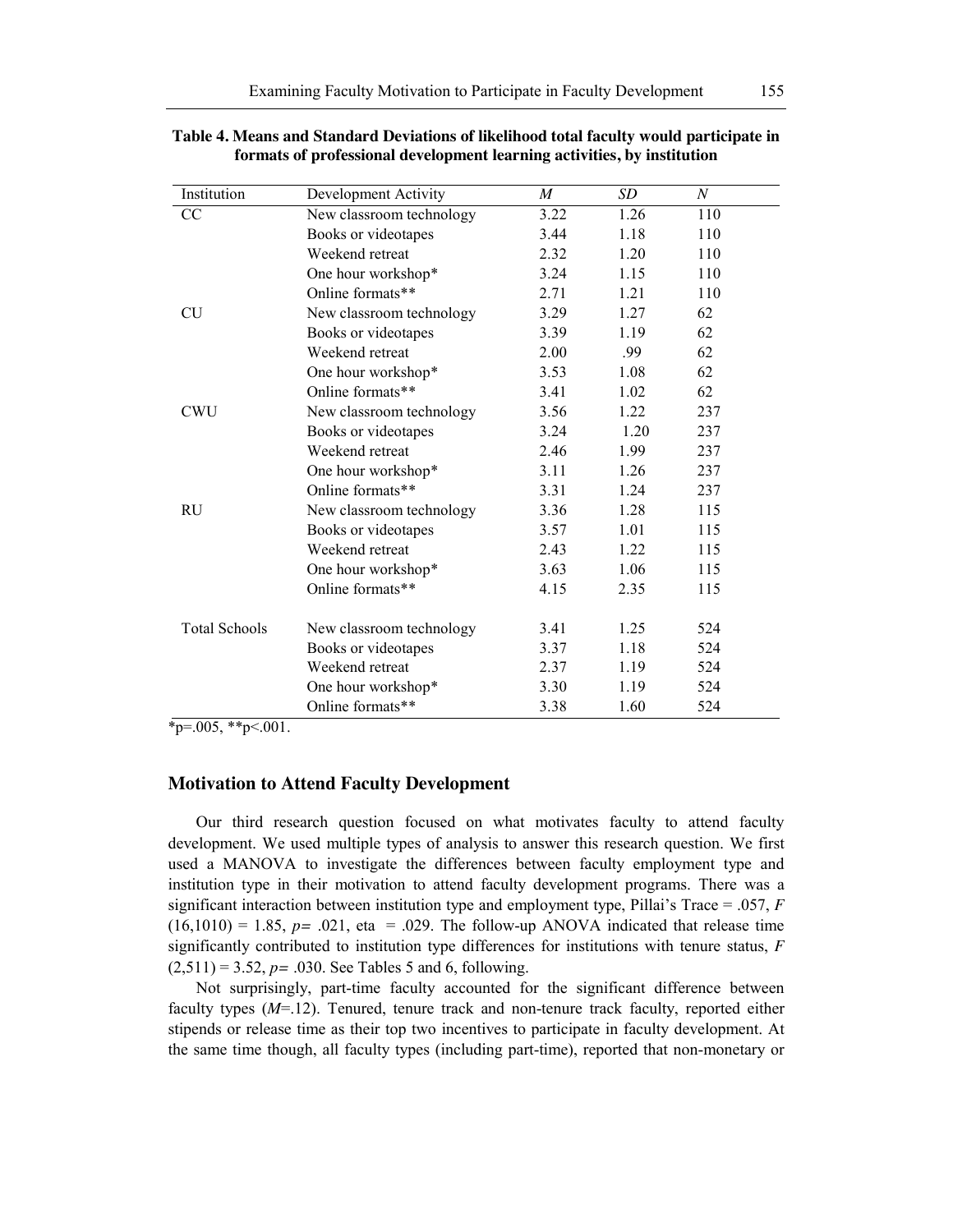time incentives were not important, (*M*=.33). A moderate level of importance was attributed to certificates of participation (*M*=.29).

| Institution          | Development Activity     | $\boldsymbol{M}$ | SD   | $\boldsymbol{N}$ |
|----------------------|--------------------------|------------------|------|------------------|
| $\overline{CC}$      | Release time*            | .37              | .486 | 110              |
|                      | Stipend                  | .59              | .494 | 110              |
|                      | Promotion                | .32              | .468 | 110              |
|                      | Public Recognition       | .13              | .335 | 110              |
|                      | Awards                   | .24              | .427 | 110              |
|                      | Letters of Recognition   | .06              | .245 | 110              |
|                      | Certificates             | .33              | .471 | 110              |
|                      | Incentives not important | .19              | .395 | 110              |
| CU                   | Release time*            | .48              | .504 | 62               |
|                      | Stipend                  | .50              | .504 | 62               |
|                      | Promotion                | .34              | .477 | 62               |
|                      | Public Recognition       | .18              | .385 | 62               |
|                      | Awards                   | .27              | .450 | 62               |
|                      | Letters of Recognition   | .11              | .319 | 62               |
|                      | Certificates             | .40              | .495 | 62               |
|                      | Incentives not important | .21              | .410 | 62               |
| <b>CWU</b>           | Release time*            | .18              | .386 | 238              |
|                      | Stipend                  | .37              | .485 | 238              |
|                      | Promotion                | .12              | .328 | 238              |
|                      | Public Recognition       | .05              | .219 | 238              |
|                      | Awards                   | .11              | .318 | 238              |
|                      | Letters of Recognition   | .05              | .219 | 238              |
|                      | Certificates             | .25              | .433 | 238              |
|                      | Incentives not important | .39              | .488 | 238              |
| <b>RU</b>            | Release time*            | .32              | .469 | 115              |
|                      | Stipend                  | .34              | .475 | 115              |
|                      | Promotion                | .19              | .395 | 115              |
|                      | Public Recognition       | .05              | .223 | 115              |
|                      | Awards                   | .17              | .373 | 115              |
|                      | Letters of Recognition   | .08              | .270 | 115              |
|                      | Certificates             | .30              | .458 | 115              |
|                      | Incentives not important | .43              | .497 | 115              |
| <b>Total Schools</b> | Release time*            | .29              | .453 | 525              |
|                      | Stipend                  | .43              | .495 | 525              |
|                      | Promotion                | .20              | .403 | 525              |
|                      | Public Recognition       | .08              | .274 | 525              |
|                      | Awards                   | .17              | .376 | 525              |
|                      | Letters of Recognition   | .07              | .250 | 525              |
|                      | Certificates             | .29              | .456 | 525              |
|                      | Incentives not important | .33              | .472 | 525              |

**Table 5. Means and Standard Deviations of Incentives by Institution**

 $*_{p=021}$ .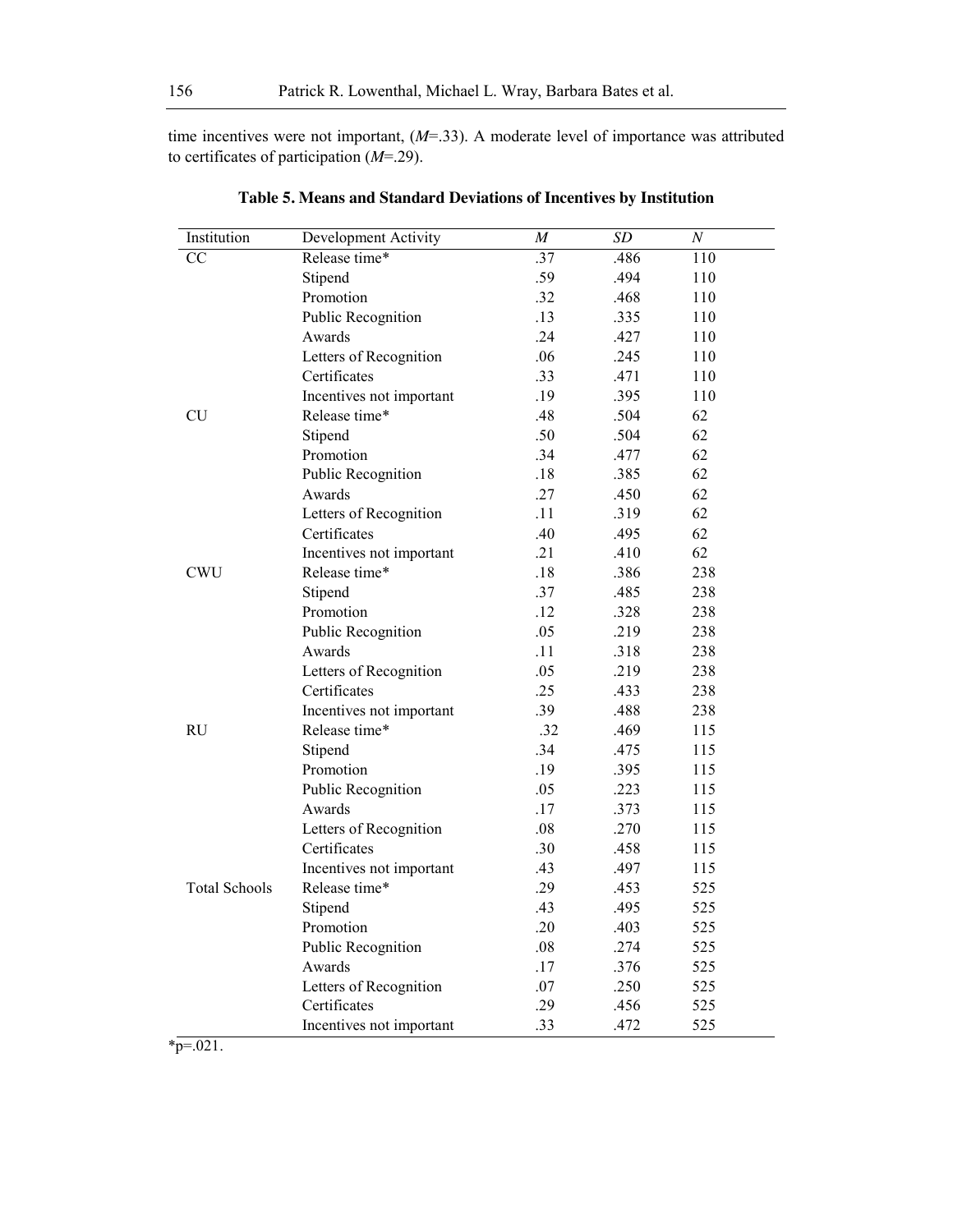| Incentive                 | <b>Tenure Status</b> | M   | SD   | $\boldsymbol{N}$ |
|---------------------------|----------------------|-----|------|------------------|
| Stipend                   | Tenured              | .38 | .488 | 72               |
|                           | Tenure Track         | .48 | .504 | 62               |
|                           | Non Tenure Track     | .33 | .437 | 100              |
|                           | Adjunct              | .46 | .499 | 291              |
|                           | <b>Total</b>         | .43 | .495 | 525              |
| Release Time*             | Tenured              | .40 | .494 | 72               |
|                           | Tenure Track         | .40 | .495 | 62               |
|                           | Non Tenure Track     | .61 | .490 | 100              |
|                           | Adjunct              | .12 | .330 | 291              |
|                           | <b>Total</b>         | .29 | .453 | 525              |
| Promotion                 | Tenured              | .18 | .387 | 72               |
|                           | Tenure Track         | .37 | .487 | 62               |
|                           | Non Tenure Track     | .27 | .446 | 100              |
|                           | Adjunct              | .15 | .359 | 291              |
|                           | <b>Total</b>         | .20 | .403 | 525              |
| <b>Public Recognition</b> | Tenured              | .10 | .298 | 72               |
|                           | Tenure Track         | .13 | .338 | 62               |
|                           | Non Tenure Track     | .11 | .314 | 100              |
|                           | Adjunct              | .06 | .235 | 291              |
|                           | <b>Total</b>         | .08 | .274 | 525              |
| Awards                    | Tenured              | .13 | .333 | 72               |
|                           | <b>Tenured Track</b> | .27 | .450 | 62               |
|                           | Non Tenure Track     | .21 | .409 | 100              |
|                           | Adjunct              | .14 | .352 | 291              |
|                           | <b>Total</b>         | .17 | .376 | 525              |
| Letters of Recognition    | Tenured              | .05 | .201 | 72               |
|                           | Tenure Track         | .15 | .355 | 62               |
|                           | Non Tenure Track     | .08 | .273 | 100              |
|                           | Adjunct              | .05 | .221 | 291              |
|                           | <b>Total</b>         | .07 | .250 | 525              |
| Certificates              | Tenured              | .29 | .444 | 72               |
|                           | <b>Tenured Track</b> | .34 | .477 | 62               |
|                           | Non Tenure Track     | .30 | .461 | 100              |
|                           | Adjunct              | .29 | .454 | 291              |
|                           | <b>Total</b>         | .29 | .456 | 525              |
| Incentives not important  | Tenured              | .29 | .458 | 72               |
|                           | <b>Tenured Track</b> | .32 | .471 | 62               |
|                           | Non Tenure Track     | .32 | .469 | 100              |
|                           | Adjunct              | .35 | .478 | 291              |
|                           | <b>Total</b>         | .33 | .472 | 525              |

| Table 6. Means and Standard Deviations of Incentives by Tenure Status |  |  |  |  |
|-----------------------------------------------------------------------|--|--|--|--|
|-----------------------------------------------------------------------|--|--|--|--|

 $*_{p=021}$ .

To further explore what motivates faculty to participate in faculty development, we inquired what motivated faculty to attend previous development activities. A MANOVA was used to identify if there were any differences in what motivated faculty to attend previous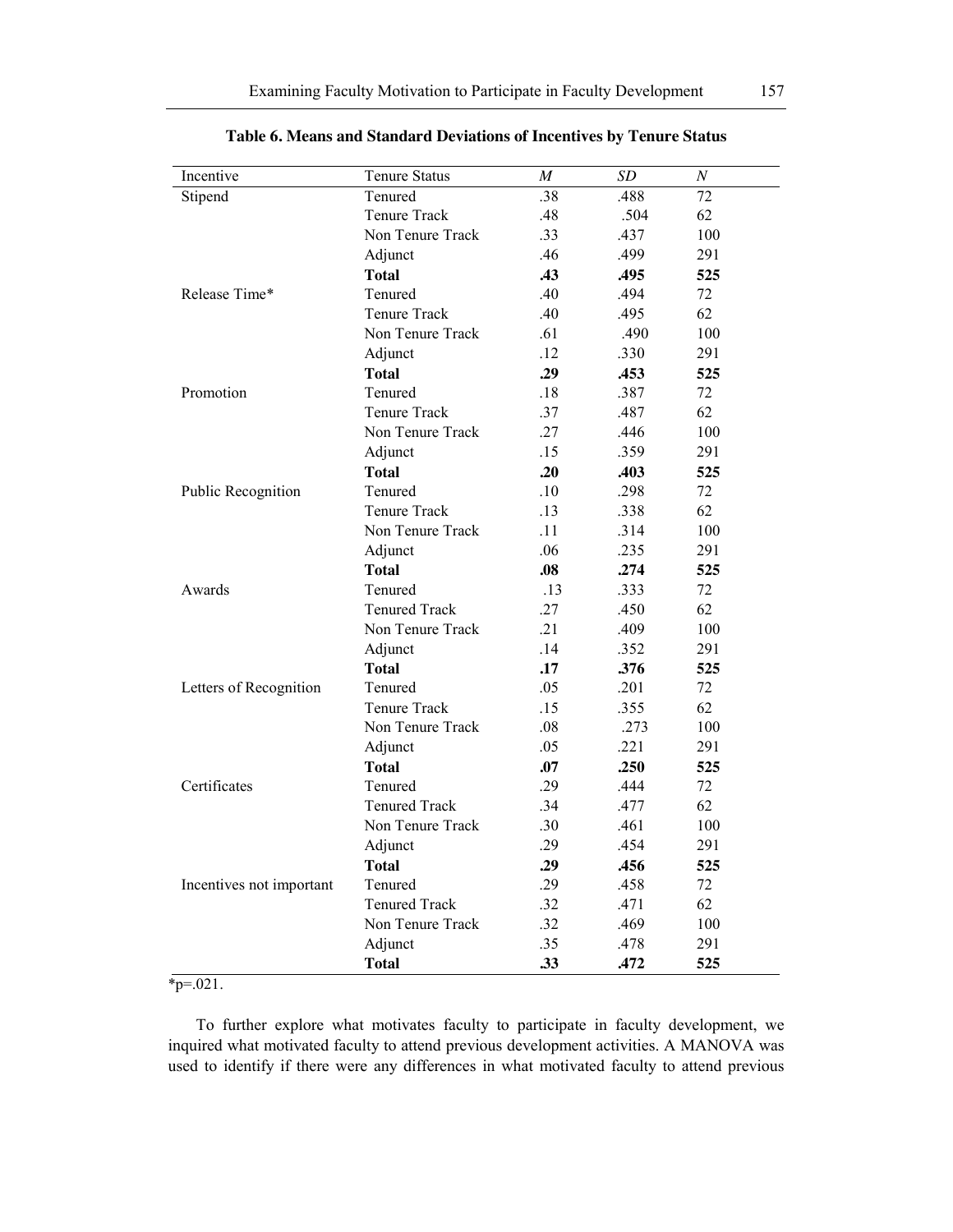development activities across institution type and faculty type. There was a significant interaction between institution type and tenure status, Pillai's Trace = .030,  $F(10,1020)$  = 1.55, *p=* .12, eta = .015. A follow-up ANOVA indicated that "activity was related to technology" was significantly different for institutions with different tenure types,  $F(2,608) =$ 3.43,  $p = .033$ , eta  $= .013$ . This indicates that tenured and full-time faculty in our sample were more likely to attend previous faculty development activities if the subject was related to technology.

Overall, faculty in our sample were most likely to attend faculty development to improve teaching (*M*=.31). Although there were similar means across institution type, RU reported the highest motivation to improve teaching (*M*=.43). Table 7 shows the differences between reasons for attending across institution types. Required faculty development as well as activities related to technology were the next most frequent response (*M*=.25). Not surprisingly, CC, where professional development activities are often required, had the highest response to required attendance (*M*=.71). RU had the highest response to activities related to technology (*M*=.43).

| Institution          | Development Activity            | $\boldsymbol{M}$ | <b>SD</b> | $\boldsymbol{N}$ |
|----------------------|---------------------------------|------------------|-----------|------------------|
| CC                   | PD was required                 | .24              | .427      | 110              |
|                      | I got paid to attend            | .04              | .118      | 110              |
|                      | Needed for promotion            | .14              | .345      | 110              |
|                      | Needed for teaching skill       | .31              | .464      | 110              |
|                      | Activity related to technology* | .25              | .438      | 110              |
| <b>CU</b>            | PD was required                 | .71              | .458      | 62               |
|                      | I got paid to attend            | .10              | .298      | 62               |
|                      | Needed for promotion            | .05              | .216      | 62               |
|                      | Needed for teaching skill       | .23              | .422      | 62               |
|                      | Activity related to technology* | .11              | .319      | 62               |
| <b>CWU</b>           | PD was required                 | .22              | .417      | 238              |
|                      | I got paid to attend            | .04              | .191      | 238              |
|                      | Needed for promotion            | .02              | .144      | 238              |
|                      | Needed for teaching skill       | .32              | .469      | 238              |
|                      | Activity related to technology* | .21              | .405      | 238              |
| <b>RU</b>            | PD was required                 | .05              | .223      | 115              |
|                      | I got paid to attend            | .03              | .184      | 115              |
|                      | Needed for promotion            | .04              | .205      | 115              |
|                      | Needed for teaching skill       | .57              | .498      | 115              |
|                      | Activity related to technology* | .43              | .497      | 115              |
| <b>Total Schools</b> | PD was required                 | .25              | .431      | 525              |
|                      | I got paid to attend            | .04              | .205      | 525              |
|                      | Needed for promotion            | .05              | .225      | 525              |
|                      | Needed for teaching skill       | .31              | .464      | 525              |
|                      | Activity related to technology* | .25              | .435      | 525              |

**Table 7. Means and Standard Deviations of Motivation to Attend Past Faculty Development Event**

 $*_{p=0.033}$ .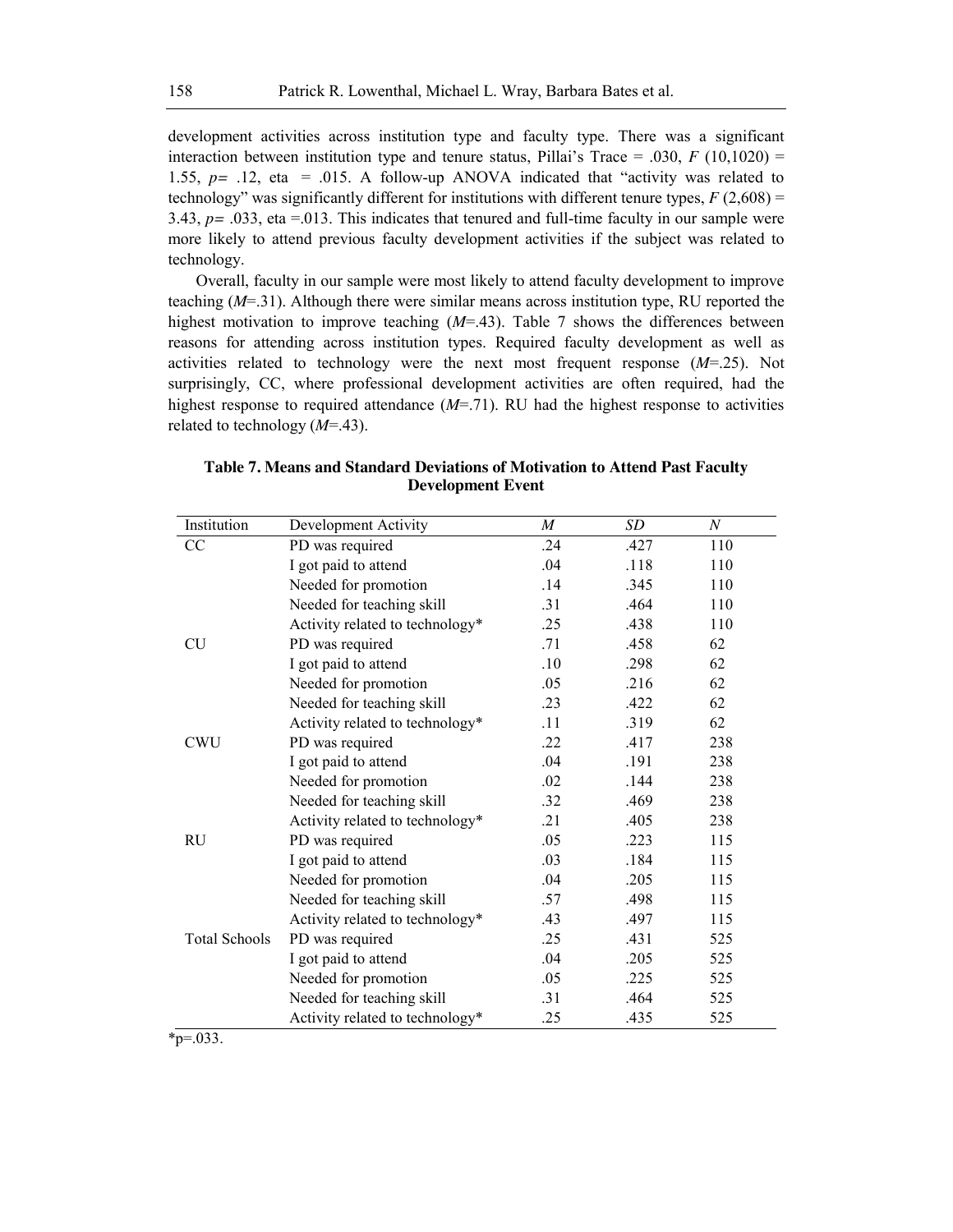## **Obstacles to Attend Faculty Development**

The final research question focused on obstacles to attend faculty development. Faculty were asked why they would not attend faculty development (e.g., because the time and day of the event, competing priorities, lack of financial support, inconvenient location, or uninterested in the topic). Results reported in Table 8 indicated that there is a significant main effect Pillai's Trace = .066, *F* (15,1299) = 1.94, *p=* .016, eta = .022. A follow-up ANOVA indicated that financial support from one's institution significantly contributed to the group difference  ${F(10,435) = 4.43, p = .004, \text{ eta } = .030.}$ 

| Institution             | Reason not to attend                   | $\overline{M}$ | <b>SD</b> | $\boldsymbol{N}$ |
|-------------------------|----------------------------------------|----------------|-----------|------------------|
| <b>City College</b>     | Time and day of the event              | .73            | .447      | 110              |
|                         | Other competing priorities             | .59            | .494      | 110              |
|                         | Financial support from<br>institution* | .55            | .712      | 110              |
|                         | Location                               | .11            | .313      | 110              |
|                         | Topic                                  | .22            | .415      | 110              |
| Corporate<br>University | Time and day of the event              | .63            | .487      | 62               |
|                         | Other competing priorities             | .48            | .504      | 62               |
|                         | Financial support from<br>institution* | .84            | .853      | 62               |
|                         | Location                               | .39            | .491      | 62               |
|                         | Topic                                  | .16            | .371      | 62               |
| Catholic Western U.     | Time and day of the event              | .63            | .485      | 238              |
|                         | Other competing priorities             | .57            | .497      | 238              |
|                         | Financial support from<br>institution* | .30            | .580      | 238              |
|                         | Location                               | .42            | .494      | 238              |
|                         | Topic                                  | .21            | .411      | 238              |
| Research University     | Time and day of the event              | .58            | .500      | 115              |
|                         | Other competing priorities             | .64            | .487      | 115              |
|                         | Financial support from<br>institution* | .36            | .543      | 115              |
|                         | Location                               | .19            | .401      | 115              |
|                         | Topic                                  | .25            | .439      | 115              |
| <b>Total Schools</b>    | Time and day of the event              | .65            | .478      | 525              |
|                         | Other competing priorities             | .57            | .496      | 525              |
|                         | Financial support from<br>institution* | .44            | .680      | 525              |
|                         | Location                               | .32            | .466      | 525              |
|                         | Topic                                  | .21            | .408      | 525              |

## **Table 8. Means and Standard Deviations of Reasons Not to Attend Faculty Development Contributing to School Mean Difference**

\*p=.004.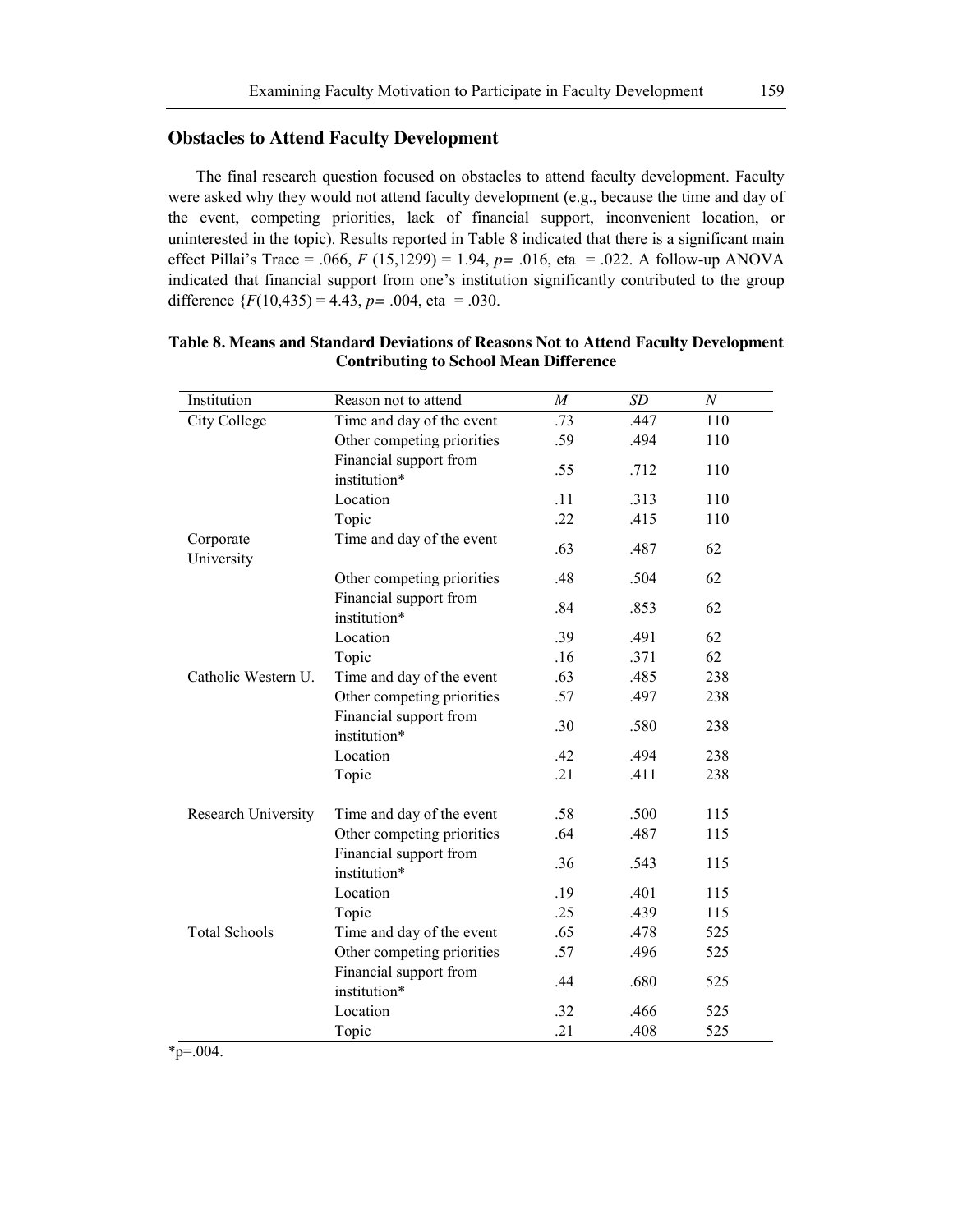## **DISCUSSION**

#### **Frequency of Attendance**

The first research question examined whether faculty differ by employment type, tenure status, or institution type in their frequency of attending faculty development programs. We found that institutions that reward attendance to faculty development reported significantly higher attendance than schools that did not. Mandatory attendance also resulted in higher mean scores. This suggests that if institutions want to use faculty development to improve teaching and learning (which entails having faculty regularly attend faculty development) then they need to either establish reward structures that help encourage faculty to attend or (depending on the culture of the institution) possibly require faculty to attend.

#### **Preferred Format for Faculty Development**

The second research question investigated faculty's preferred format for faculty development. When we examined the types of activities the respondents preferred, the onehour format, which involves the least time commitment, and the online format, which provides convenience, prevailed. This suggests that, similar to previous studies, online faculty development might be a viable option for institutions that plan to respond to current trends (Posler and Bennett, 2008; Sherer, 2005).

#### **Motivation to Attend Faculty Development**

For the third research question, we examined incentives as a motive to attend faculty development. Although we found that the preference for release time differed significantly between the groups, it was not surprising to see that part-time faculty (the major contributor to group difference) did not value release time as an incentive. Part-time faculty are typically not eligible for release time at these institutions.

Where participation in faculty development was somehow related to tenure and/or promotion, faculty also tended to prefer documentation for their attendance. More is learned, however, by examining the descriptive results across all institutions. Overall results suggest that receiving a stipend was the most motivating factor for encouraging attendance. The next highest incentive, release time, was prevalent among full-time faculty.

#### **Obstacles to Attend Faculty Development**

The fourth research question focused on possible obstacles that might prevent faculty from attending faculty development activities. Time and competing priorities were the top two obstacles for attending faculty development by faculty across all institutions. A total of 65% of the faculty also responded that the time and day of the event is a major obstacle to attending faculty development. Financial support differed significantly across institution types. At CU for example, where there is limited, or no, budget to attend activities outside of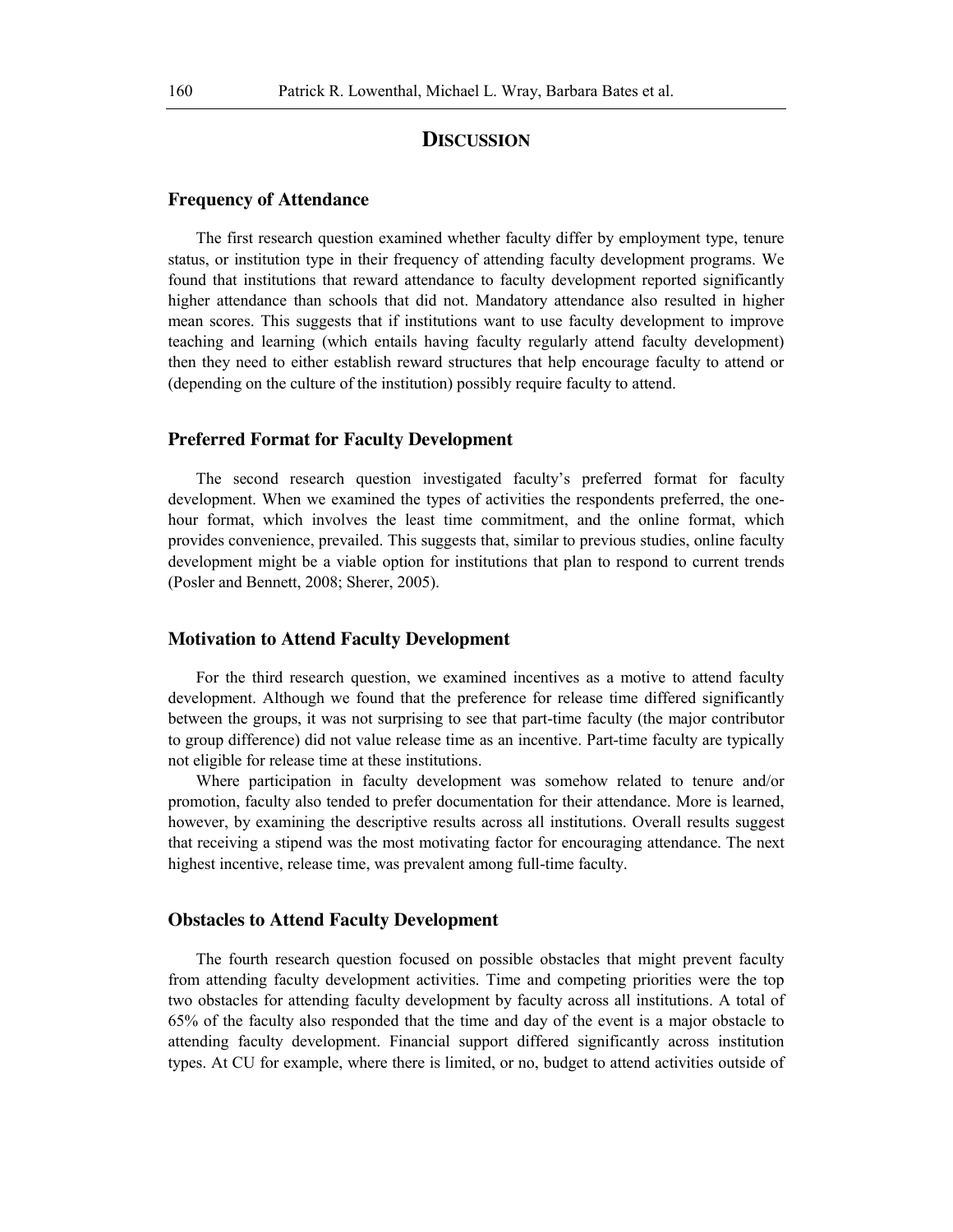the institution, 84% of faculty responded that lack of financial support impeded their attendance. The other institution types had similar means. However, faculty at RU, compared to the other institutions, were the least likely to list financial support as an obstacle suggesting that faculty at research institutions like RU have access to more financial resources and support than faculty at smaller institutions.

The open ended questions added a voice to these findings. Both tenure track and parttime faculty at each institution made comments such as, "If I had more time to attend, I would more than likely try to attend all the faculty development workshops," and "It isn't lack of motivation…it is lack of time. Most affiliate faculty have full time jobs, families (some young children), etc.".

Perhaps the most complete and informative response is from a RU tenure track faculty member who remarked,

"In my experience, there is little if any time to take advantage of faculty development workshops or other institutional opportunities…nose is to the grindstone 24/7 preparing for classes, conducting research and performing service. For me, it has little to do with motivation...I simply don't have a spare minute."

# **IMPLICATIONS OF THE STUDY**

It is in the best interest of our academic institutions to provide opportunities for faculty to improve their teaching and research skills and to foster the career development of both new and seasoned teachers. As previously mentioned, there are many different faculty development models and programs. However, the key to using faculty development to improve teacing and learning does not solely lie on the shoulders of each faculty development program; instead, it lies in how to get faculty to attend these excellent programs. The best program in the world is not going to improve the teaching process if few people attend. What motivates faculty? What incentives should be provided?

It is clear there is no specific technique for encouraging participation in faculty development. However, there are some trends that each institution can, and should, garner from these results.

Most apparent is that institutions must value faculty development attendance at learning activities and implement some kind of a reward structure for attendance. In fact, one faculty member commented, "Having a formula in place to count this toward teaching as well as research (as in a course release without external funding) would free up time for me to attend workshops."

Another faculty member suggested that receiving "credits toward tenure" would be a way to motivate faculty to attend workshops. While requiring attendance might improve attendance rates, it is yet to be determined that improvement would result from such participation. An even higher participation might be achieved if faculty, particularly adjunct faculty, are paid to attend.

Additionally, institutions may consider varied times and formats that focus on those workshops that tend to have fewer time conflicts, such as books, videotapes, or online resources.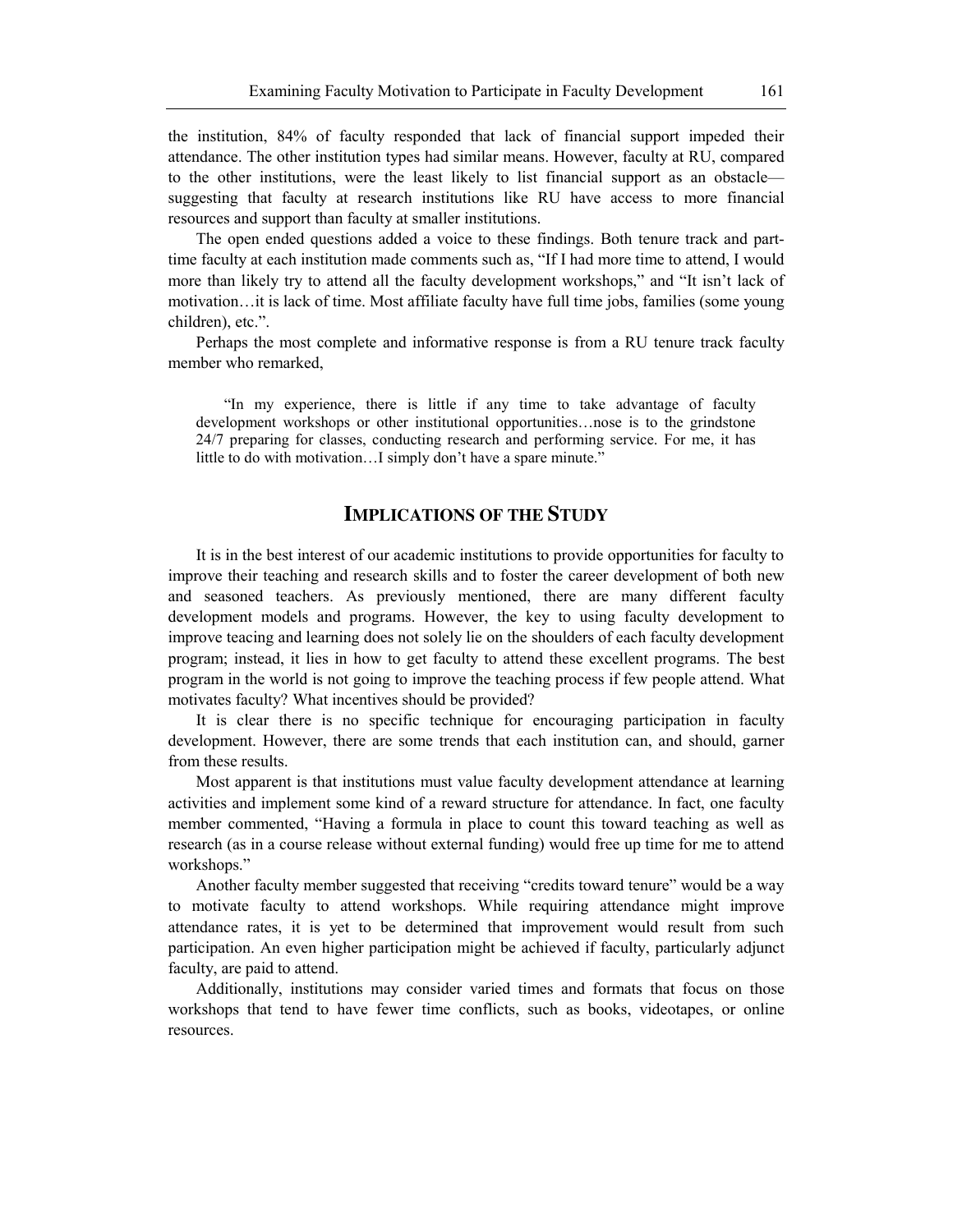## **REFERENCES**

- AAC&U. (2002). *Greater expectations: A new vision for learning as a nation goes to college.* Washington, DC: American Association of Colleges and Universities.
- Bess, J. (1982). The motivation to teach: Meanings, messages and morals. In J. Bess (Ed.), *Motivating professors to teach effectively* (pp. 99-107). San Francisco: Jossey-Bass.
- Blackburn, R. T., and Lawrence, J. H. (1995). *Faculty at work: Motivation, expectation, satisfaction.* Baltimore: Johns Hopkins University Press.
- Boyer, E. L. (1990). *Scholarship reconsidered: Priorities of the professoriate*. New York: John Wiley andSons.
- Chism, N. V. N. (Ed.) (2008). *Faculty at the margins. New directions for higher education*,*143*. San Francisco: Jossey-Bass.
- Chism, N. V. N, and Szabo, B. (1996). Who uses faculty development services? In L. Richlin (Ed.), *To improve the academy* (Vol. 15; pp. 129-154). Stillwater, OK: New Forms Press.
- Christensen, C. (2008). The employment of part-time faculty at community colleges. In N.V.N.Chism (Ed.), *Faculty at the margins. New Directions for Higher education, 143* (pp. 29-26)*.* San Francisco: Jossey-Bass.
- Cole, K. A., Barker, L. R., Kolodner, K., Williamson, P. R., Wright, S. M., and Kern, D. E. (2004). Faculty development in teaching skills: An intensive longitudinal model. *Academic Medicine, 79*, 469-480.
- Cohen, J. (1998). *Statistical power analysis for the behavioral sciences* (2nd ed.). New Jersey: Lawrence Erlbaum.
- Creswell, J. W. (2007). *Qualitative inquiry and research design: Choosing from among five traditions* (2nd ed.)*.* Thousand Oaks, CA: Sage.
- Eddy, P. L. (2007). Faculty development in rural community colleges. *New Directions For Community Colleges*, *137*, 65-76.
- Elen, J., Lindbloom-Ylanne, S., and Clement, M. (2007). Faculty development in researchintensive universities: The role of academics' conceptions on the relationship between research and teaching. *International Journal for Academic Development, 12*(2), 123-139.
- Fletcher, J. J., and Patrick, S. K. (1998). Not just workshops any more: The role of faculty development in reframing academic priorities. *International Journal for Academic Development, 3*(1), 39.
- Gardiner, L. F. (2005). Transforming the environment for learning: A crises of quality. In S. Chadwick-Blossey and D. R. Robertson (Eds.), *To improve the academy: Resources for faculty, instructional, and organizational development.* (Vol. 23, pp. 3-23). Bolton, MA: Anker Publishing.
- Hill, L., Soo La, K., and Lagueux, R. (2007). Faculty collaboration as faculty development. *Peer Review, 9*(4), 17-19.
- Holmgren, R. A. (2005). Teaching partners: Improving teaching and learning by cultivating a community of practice. In S. Chadwick-Blossey and D. R. Robertson (Eds.), *To improve the academy: Resources for faculty, instructional, and organizational development.* (Vol. 23). Bolton, MA: Anker Publishing.
- Huston, T., and Weaver, C. L. (2007). Peer coaching: Professional development for experienced faculty. *Innovations in Higher education, 33,* 5-20.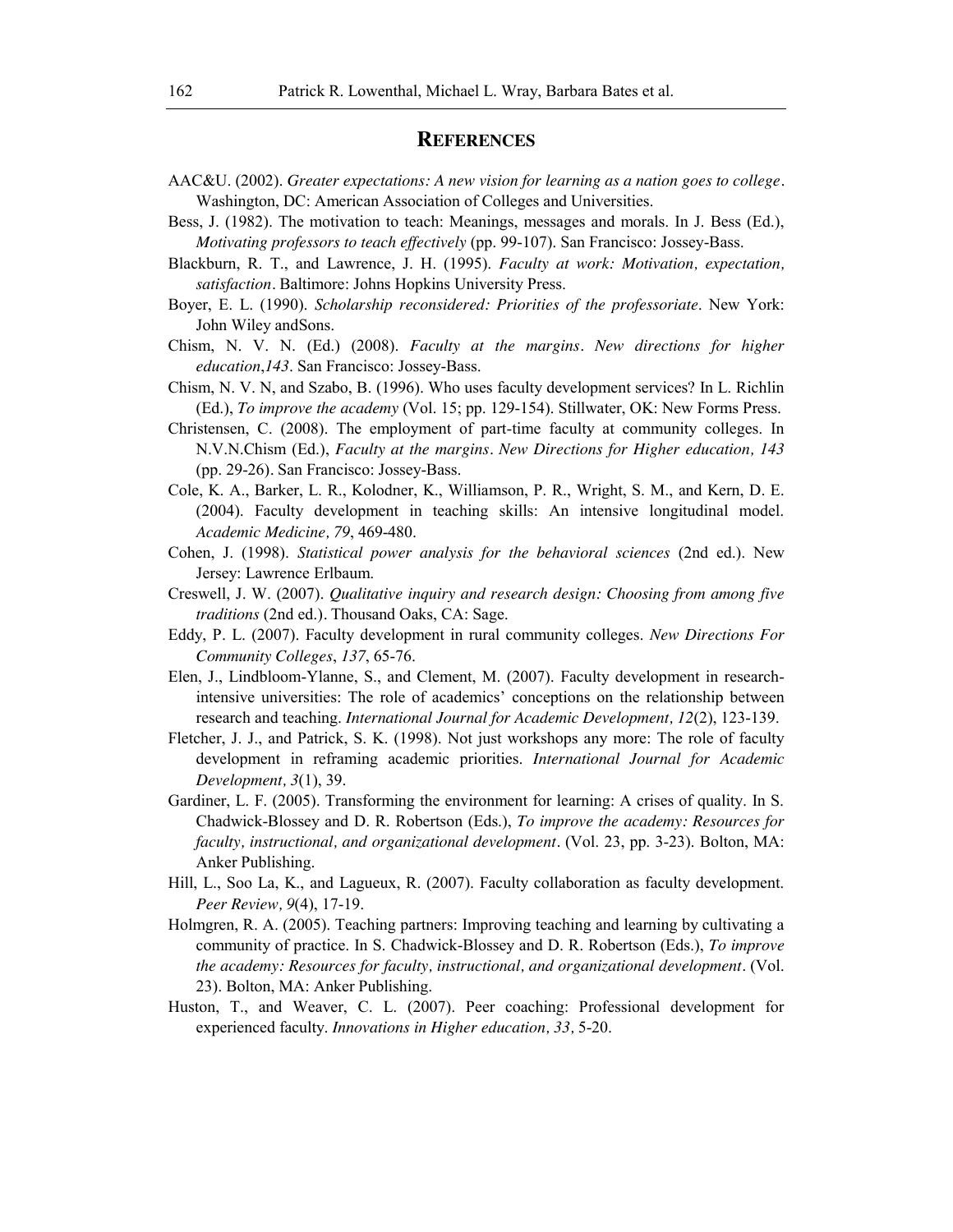- Jaschik, S. (2006, August 3). Where the jobs are. *Inside Higher Ed*. Retrieved from http://www.insidehighered.com/news/2006/08/03/jobs
- Keppel, G. (1991). *Design and analysis: A researcher's handbook* (3rd ed.). Englewood Cliffs, NJ: Prentice Hall.
- Knight, A. M., Carrese, J. A., and Wright, S. M. (2007). Qualitative assessment of the longterm impact of a faculty development programme in teaching skills. *Medical Education, 41*(6), 592-600.
- Kolbo, J. R., and Turnage, C. C. (2002). Technological applications in faculty development. *The Technology Source, 39*. Retrieved from http://technologysource.org/section/ faculty and staff development/
- Laursen, S., and Rocque, B. (2009). Faculty development for institutional change: Lessons from an advance project. *Change, 41*(2), 18-26.
- Leech, N., Barrett, K., and Morgan, G. (2008). *SPSS for intermediate statistics: Use and Interpretation* (3rd ed.). Mahwah, NJ: Lawrence Erlbaum Associates.
- Leech, N. L., and Onwuegbuzie, A. J. (2007). An array of qualitative data analysis tools: A call for data analysis triangulation. *School Psychology Quarterly, 22*(4), 557-584.
- Lieberman, D. (2005). Beyond faculty development: How centers for teaching and learning can be laboratories for learning. *New Directions for Higher education*, *131*, 87-98.
- Lomax, R. G. (2001). *Statistical concepts: A second course for education and the behavioral sciences* (2nd ed.). Mahwah, NJ: Lawrence Erlbaum Associates.
- Lowenthal, P. R. (2008). Online faculty development and storytelling: An unlikely solution to improving teacher quality. *Journal of Online Learning and Teaching, 4*(3), 349-356.
- Lucas, A. F. (2002). Reaching the unreachable: Improving the teaching of poor teachers. In K. H. Gillespie, L. R. Hilsen, and E. C. Wadsworth (Eds.), *A guide to faculty development* (pp. 167-179). Bolton, MA: Anker.
- Maxwell, W. E., and Kazlauskas, E. J. (1987). Which faculty development methods really work in community colleges? A review of the research. *Community/Junior College Quarterly*, *11,* 19-32.
- Menges, R. J. (1980). Teaching improvement strategies: How effective are they? In AAHE (Ed.), *Current issues in higher education: Improving teaching and institutional quality* Washington, DC: AAHE.
- Menges, R. J. (1997). Fostering faculty motivation to teach: Approaches to faculty development. In J.L. Bess (Ed), *Teaching well and liking it: Motivating faculty to teach effectively* (pp. 407-423). Baltimore: Johns Hopkins University Press.
- Miles, M., & Huberman, A. M. (1984). Qualitative data analysis. Beverly Hills, CA: Sage Publications.
- Mintz, J. A. (1999). Faculty development and teaching: A holistic approach. *Liberal Education, 85*(2), 32.
- Murray, J. P. (2000). Faculty development in Texas two-year colleges. *Community College Journal of Research and Practice, 24*, 251-267.
- Posler, B. D., and Bennett, L. (2008). Improving faculty development. *Academic Leader, 24*(9), 5-7.
- Roche, V. (2001). Professional development models and transformative change: A case study of indicators of effective practice in higher education. *The International Journal for Academic Development, 6(2)*, 120-129.